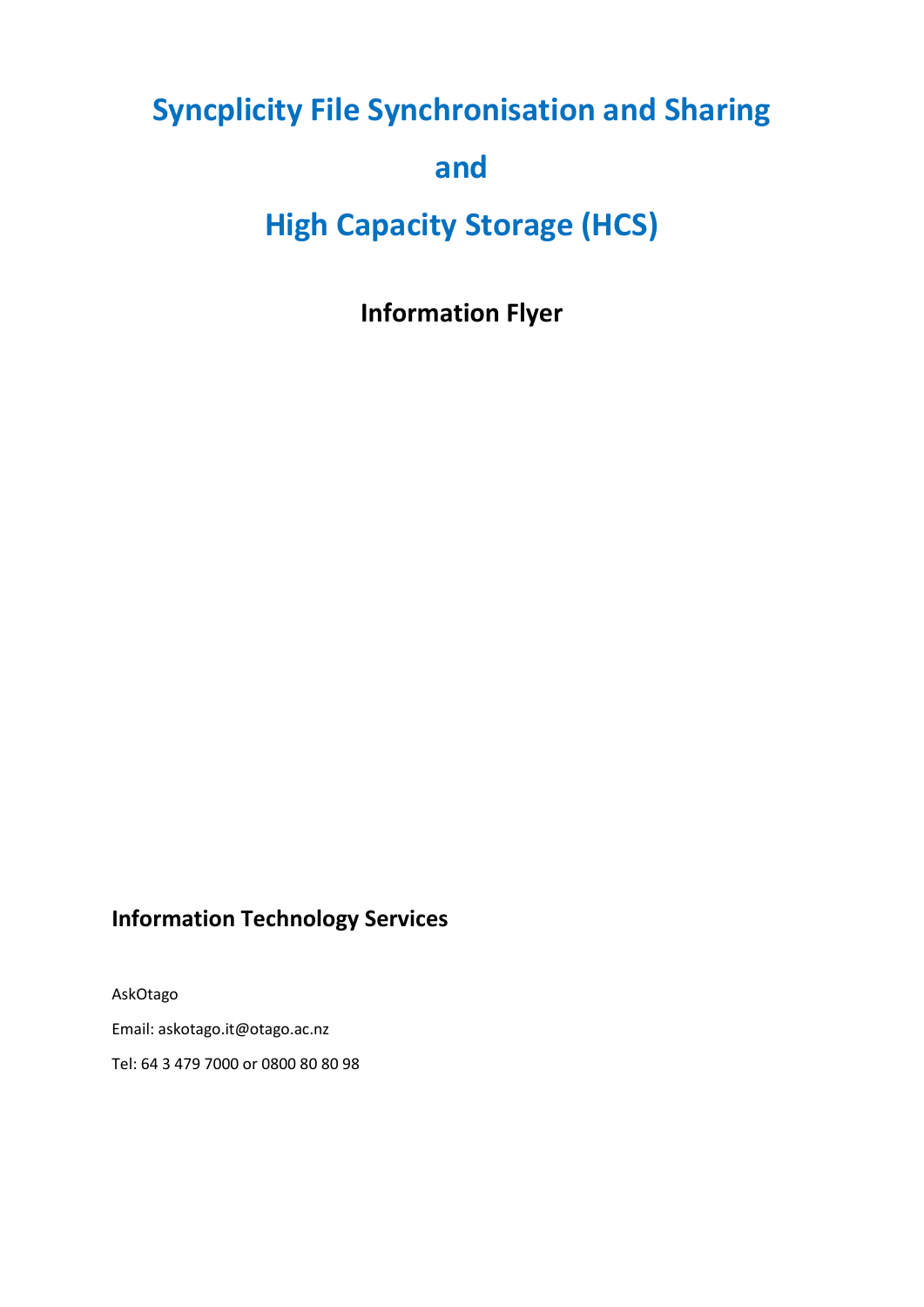## **The Otago Syncplicity Service and when to use it**

Syncplicity is:

- a free University of Otago-provided file sharing and synchronisation service, similar to Dropbox
- available to University staff, postgraduate students and those with current 'external' usernames
- available for Windows and Mac OS X desktops and laptops, and Windows, Apple and Android mobile devices
- securely accessible worldwide.

Syncplicity is great to use with files less than 100GB in size, where the total number of folders is less than 100 and the total number of files is under 20,000 per person. The security permissions on Syncplicity files and folders are simple (either 'reader', 'editor', or 'owner').

#### **How do I get started?**

Simply fill in the ITS Syncplicity Account Request form (https://www.otago.ac.nz/its/forms/#sharing), then follow the instructions that arrive by email from the Otago Syncplicity Service, install the Syncplicity software on your main computer, login using your University of Otago credentials, then choose the folders on your computer that you want Syncplicity to securely store in the ITS data centres.

ITS recommends that you read the supporting information on the Syncplicity Support website (https://support.syncplicity.com).

Once Syncplicity has stored your selected folders, you can also choose to synchronise these across your other client devices (for example: your laptop, iPad, Windows or Android tablet, or your mobile phone). You just need to install the Syncplicity client on each of your devices first by downloading it from the Otago Syncplicity website or the Apple or Google 'app stores'.

You can additionally elect to securely share any of your Syncplicity-managed folders and files with other Syncplicity users or with people at other institutions around the world.

By default all folders and files that you store and then synchronise across your devices using the Otago Syncplicity service are private to you, secure and encrypted. If you need to audit your Syncplicity file access, just contact ITS and a comprehensive audit report can be produced for you.

If you need to restore a previous version of a Syncplicity file or if you accidently delete a file, Syncplicity keeps the last 10 versions of your files indefinitely and additional versions for 90 days, while deleted files can be restored for up to 90 days. Just log into the Otago Syncplicity website to recover or revert your files as required.

Syncplicity is very network-tolerant – if a network connection fails, it will retry, pick up where it left off, and check that all files were transferred successfully.

What are people at Otago using Syncplicity for?

- Synchronising their desktop and laptop files across their mobile devices.
- Storing and sharing their research, teaching and administrative data sets locally, nationally and internationally.
- Sharing specific Syncplicity folders with other staff on an ad-hoc basis while they work on a proposal or project, for example.
- Ensuring that their important desktop files are always up-to-date and available on their laptop or via their mobile devices when they are off-campus or overseas.
- Ensuring security best practice is being followed for files containing highly confidential or sensitive data.
- Keeping University data on University storage and authorised devices, and only sharing that data with known authorised third parties.
- As a collaboration aid for postgraduate students and their supervisors.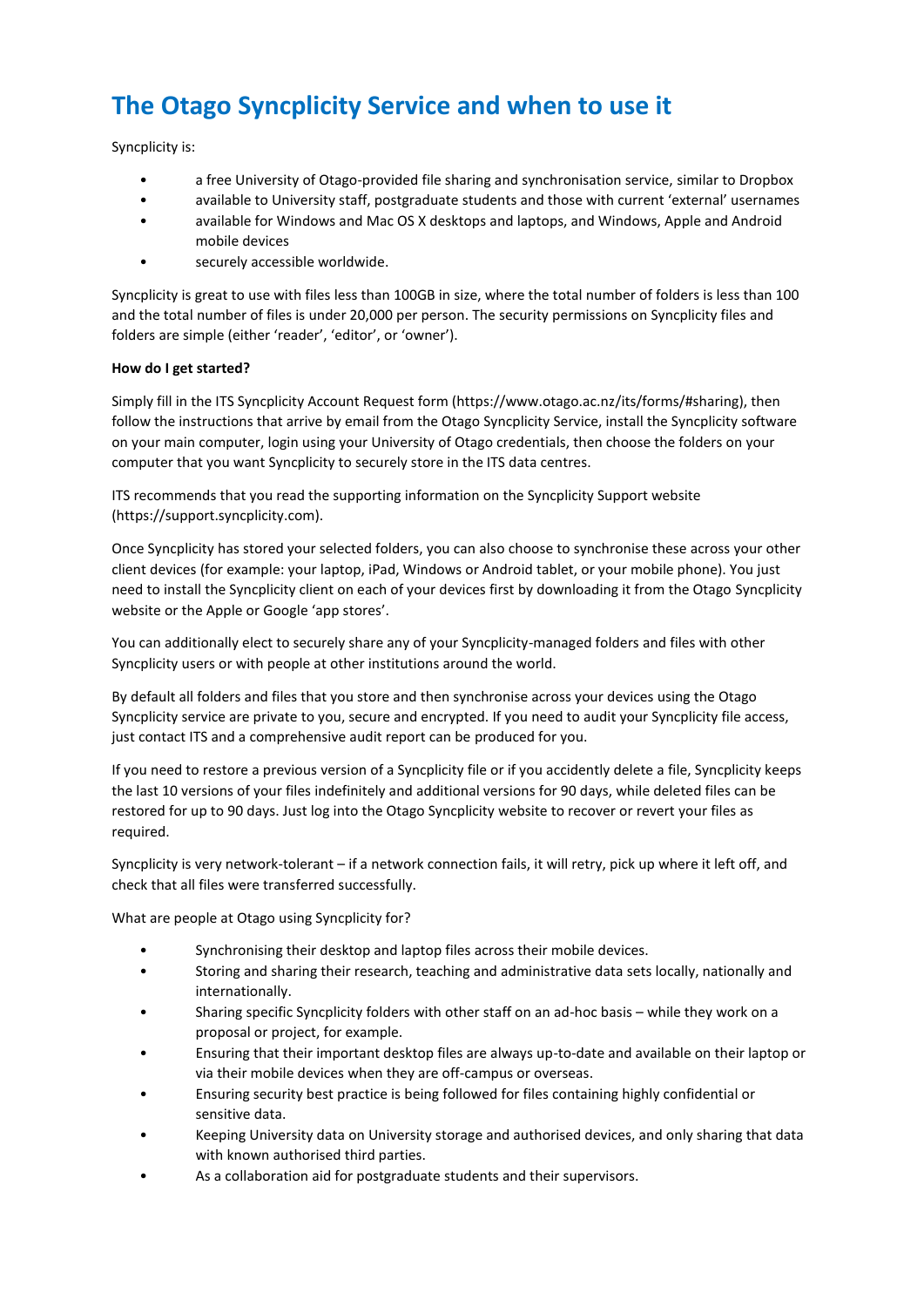## **The Otago High Capacity Storage Service and when to use it**

High Capacity Storage (HCS) is:

- a free University of Otago file serving/storage platform, supporting massive files and file systems (of up to Terabyte to Petabyte scale)
- accessible from your desktop or laptop on campus
- available to University staff and students, and those with external and role-based identity accounts

HCS is great to use with files of any size, for deep, complex folder structures with very high numbers of files accessed concurrently by hundreds of people, where there are complex file permissions requirements, where file access and transfers are on campus, and where very high storage throughput is required.

HCS is primarily a Windows (SMB) file serving service and is typically accessed by Windows, Mac OS X and Linux desktops and servers on campus.

#### **How do I get started?**

Simply fill in the ITS HCS Account Request form (https://www.otago.ac.nz/its/forms/#sharing), then one of the ITS systems engineers will contact you to check your requirements, confirm timelines and any data migration and security requirements.

Your HCS data is stored in the University of Otago ITS data centres. The HCS environment is provided by two fully redundant storage clusters (groups of computers), which means there are no single points of failure. (This storage also hosts our Syncplicity environment)

HCS retains the latest version of your departmental data indefinitely and keeps previous file versions and deleted files for 90 days.

If you need to restore a previous version of an HCS file, or restore a deleted file, you just right-click on the file (or its parent folder in the case of a deleted file) in your department's HCS drive (accessible from your desktop), and you will be shown a list of available versions of the file that you can restore.

What are people at Otago using HCS for?

- Large research data sets for a number of departments and research teams.
- Departmental file serving.
- Central University administrative computing systems file data storage.
- University service division file serving.
- Large multi-media data sets.